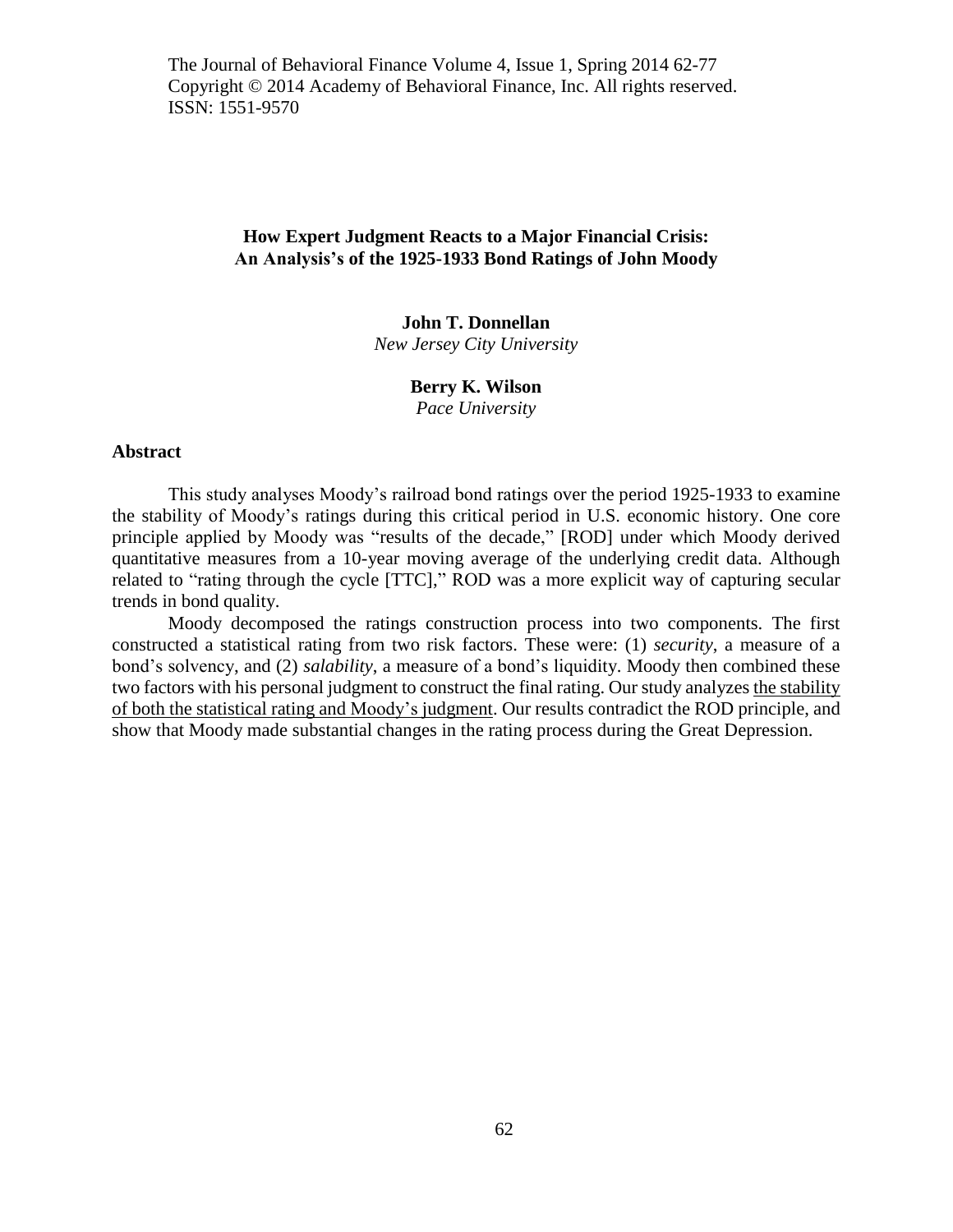"**The Results of the Decade**: In every figure presented, the yearly average of every factor is presented, for each year of the decade, and then these yearly averages are themselves averaged, thus showing *the average results for the entire decade*. By this method, a basis is reached which strongly emphasizes the element of **permanency and stability**, …" [emphasis added [\(Moody](#page-15-0)  [1909\)](#page-15-0)]

**Conservative judgment**: "The position of the issue is the results of the decade, thereby enabling one to arrive at a very conservative judgment of the strength and value of the given security".[emphasis added [\(Moody 1913\)](#page-15-1)]

## **Introduction**

John Moody single-handedly founded the security-rating industry in 1909. The industry quickly became influential. One significant segment of Moody's business was the large number of banks throughout the U.S., which held railroad bonds as (interest-bearing) secondary reserves. As such, bankers were concerned with both the solvency and liquidity of the railroad bond issues they invested in. However, given the multitude of American railroad bonds, and the small size and multitude of most U.S. banks, bankers individually lacked the resources and incentives to pursue their own in-xhouse security analysis. Thus the great demand for rating services in the U.S. [\(Wilson 2011\)](#page-15-2).<sup>1</sup> This paper is in contrast to Wilson (2011) since it utilizes statistical residuals to explore the expert judgment aspect that John Moody incorporated into his bond ratings.

Moody based construction of his bond ratings explicitly on two factors which he termed *security* and *salability*. The *security* factor was measured using an interest-coverage ratio and reflected concern over the solvency of the issue. The *salability* factor reflected the marketability or liquidity of the issue. Thus these two factors satisfied the needs of bankers in selecting appropriate secondary reserves. Moody combined these two factors into a *statistical rating* that was then the quantitative basis of the rating.

In addition to the statistical rating, judgment also played a major role. Moody's explained:

 "The percentages showing the factors of safety, etc. serve as a general guide, but the rating given is, in many cases, affected by other considerations not shown in figures, such as character of management and of traffic, general position of the railroad system, policy of the company in maintenance and other expenses, and in other ways." [\(Moody](#page-15-3)  [1920\)](#page-15-3)

This research examines Moody's statistical ratings process and judgment over the years 1925-1933. We utilize an ordinal regression approach to capture the statistical ratings model used by Moody.

To examine the impact of Moody's judgment, our study analyzes the residuals from our estimated statistical ratings model. As suggested by the quote above, Moody's judgment likely reflected his experience with a large number of factors and circumstances that affected the quality of railroad bonds. If there were a multitude of such factors each with small effect, then we would expect the cross-section of Moody's judgment across railroad bonds to be approximately normally distributed. That is, the security and salability factors were the major influences behind bond quality, while Moody's judgment reflected the impact of a multitude of small factors and

<sup>&</sup>lt;sup>1</sup> Wilson, B. (2011) finds that railroad securities were considered high quality at the time and were the preferred securities as collateral in the call loan market.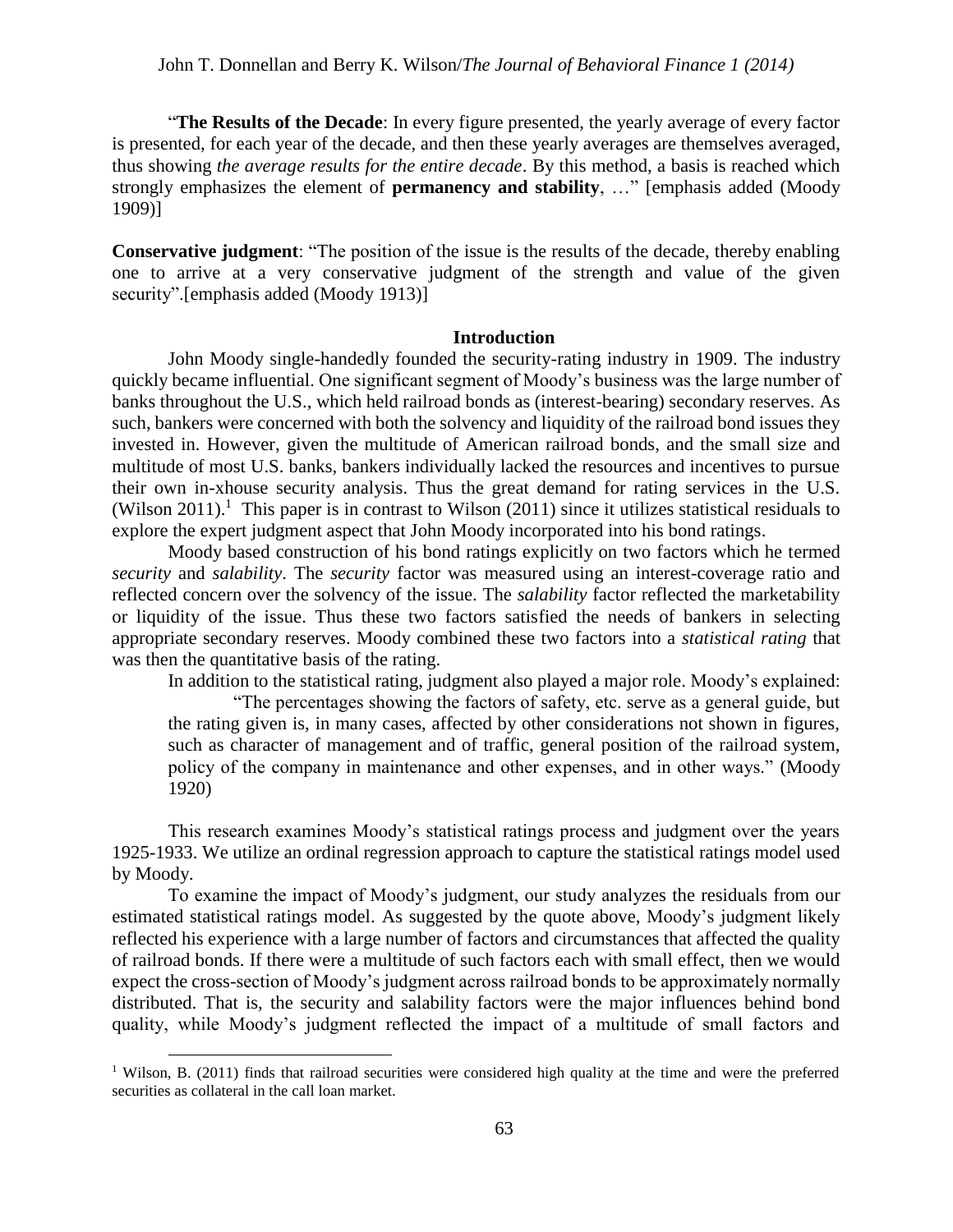circumstances. In contrast, if Moody's judgment reflected only a small number of significant factors, then the distribution of his judgment might show significant skewness or kurtosis. Skewness in the distribution of Moody's judgment might reflect the anticipated differential impact of economic shocks on low-rated versus high-rated railroad bonds. For example, the shocks of the Great Depression might have been expected to have greater impact on low-quality railroads, as opposed to high-quality railroads, i.e., those railroad lines with higher-quality, more-dedicated traffic. The result would be a minority of high-rated bonds, plus a large number of lower-rated bonds reflecting the impact of the credit shocks of the 1930s. In contrast, kurtosis might reflect Moody's anticipation of the impact of extreme (i.e., 3-sigma, 4-sigma, 5-sigma, etc.) shocks on ratings.

Examining estimates of Moody's judgment can yield insights into whether Moody anticipated the extreme economic shocks of the Great Depression, and how Moody's judgment reflected ongoing events. The analysis will focus particularly on the year-by-year changes in the distribution of Moody's judgment, which will help control for fixed credits effects, and help to isolate the impact of changing credit conditions on Moody's judgment. This approach should yield the most useful insights into the judgment process.

Beyond examining construction of the statistical rating and Moody's judgment, the analysis tests the stability of these ratings components over the study period. One core principle applied by Moody was ROD under which Moody derived quantitative measures from a 10-year moving average of the underlying credit data. For the ROD principle to hold, the rating model coefficients would have to remain roughly constant. The study period 1925-33 provides a strong test of the stability hypothesis. The analysis also examines the stability of Moody's judgment. To repeat, a ROD approach would suggest that Moody's judgment reflected secular rather than cyclical changes in bond quality.

An analysis of Moody's ratings from the Great Depression era provides an important context for analyzing the 2008 subprime crisis, which has brought increased scrutiny to how to "fix" the bond ratings of the U.S. bond rating agencies. U.S. rating agencies were instrumental in underwriting the subprime mortgage-backed securities market leading up to the subprime crisis. Some problems with ratings include (1) the conflict of interest inherent in the "issuer pay" model used by rating agencies, (2) the ratings inflation that has occurred as rating agencies compete for ratings business, and (3) the lack of transparency on what credit ratings actually measure and what purpose they are intended to serve. Cantor and Packer (1994) present evidence that ratings inflation has occurred at least since the early 1970s. Wolfson and Crawford (2010) cite that "the United States Senate has accused the credit rating agencies of flawed methodology, weak oversight by regulators, conflicts of interest and a total lack of transparency." Relatedly, the Justice Department sued Standard & Poor's Ratings Services (S&P), alleging that S&P ignored its own standards to rate mortgage-backed securities.<sup>2</sup>

Our analysis shows that Moody's judgment was highly pro-cyclical during the 1920-30s. During the 1920s his judgment tended to "inflate" railroad bond ratings. Then, during the 1930s his judgment tended to downgrade securities below what the statistical ratings would suggest. This

<sup>&</sup>lt;sup>2</sup> "U.S. Sues S&P Over Ratings; Justice Department Says Endorsements of Risky Mortgage Bonds Fueled

Crisis." By J. Eaglesham, J. Neumann and E. Perez, *Wall Street Journal*, Feb. 5, 2013.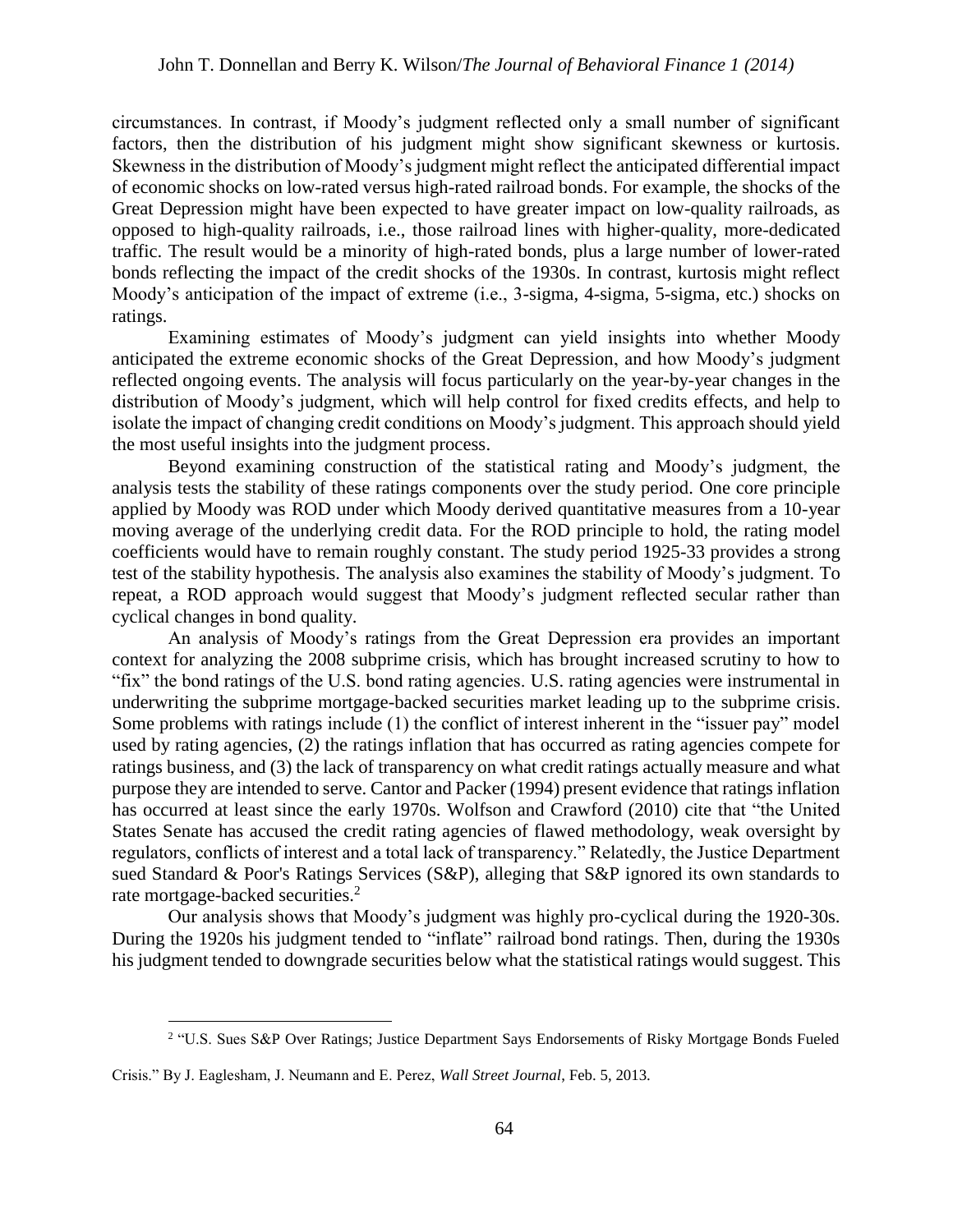result appears to parallel the high ratings that U.S. ratings firms gave subprime debt leading up to the 2008 subprime crisis, and then the rapid downgrades that followed the crisis.

Also, our regression results show model R-squares ranging from 86% to 92.2%, indicating that the ratings were highly model driven. Yet Moody's statistical model was relatively simple, based on a bond liquidity measure and an interest coverage ratio. With the more recent subprime ratings, little analytical work went into establishing subprime ratings, relying instead on the tranching of mortgage assets into risk classes and the hope that diversification would provide some protection to senior tranches. These examples seem to indicate that the technology of ratings has not advanced much since the Great Depression.

Finally, the paper is divided into the following sections. Section I reviews relevant past literature. Section II describes the ratings construction process followed by Moody and Section III describes the data set and the hypotheses. Section IV discusses our ordinal regression approach then presents our cross-sectional regression results then presents panel (cross-sectional-time series) results. Our conclusions follow in Section V.

## **I. Literature Review**

Rating TTC has been given various definitions by different researchers. The present study likely is the closest to Moody's original definition. As discussed above, "results for the decade" meant that credit-risk measurements, and the *security* measure in particular, were based upon a 10 year average of the underlying data. This approach is illustrated and discussed in the next section. Moody is less clear on how the judgment he impounded into ratings was based on a 10-year perspective. As well, this study defines rating stability in terms of the constancy of the estimated statistical ratings model and judgment components of Moody's ratings.

Amato and Furfine [\(2003\)](#page-15-4) describes the rating process as a "threshold model with overshooting". Their results suggest that most often agencies simply monitor without rating changes. However, when credit conditions do significantly change, the rating agency "overreacts," perhaps reflecting excessive optimism or pessimism during economic upturns and downturns, respectively. The result is that when ratings change, they tend to be excessively procyclical.

Altman and Rijken [\(2005\)](#page-15-5)study ratings stability in terms of the slow adjustment of ratings to new information. The authors find that over 1981-2001, credit quality can be decomposed into permanent and temporary components, and that rating agencies focus exclusively on the permanent component. The study also reports that the TTC method delays rating downgrades by 0.56 years and upgrades by 0.79 years. The TTC method results in an 8% drop in the accuracy of predicting one-year defaults.

Loeffler [\(2006\)](#page-15-6) creates a separation between permanent and transitory components of credit risk, and shows that agency ratings focus on the permanent component. This result may explain the slowness of ratings to react to credit news and the low short-term forecast accuracy of ratings. Loeffler [\(2004\)](#page-15-7) argues that this ability to identify the permanent component of credit risk seems to be a core competence of rating agencies. In contrast, Kiff, Kisser and Schumacher [\(2013\)](#page-15-8) emphasize that the TTC approach is prone to "procyclical rating cliff effects" and is inferior in predicting defaults compared to point-in-time approaches.

These studies indicate that rating TTC has taken differing definitions in different studies. The present study uses Moody's original concept where ratings were based on a 10-year moving average of credit risk, which Moody termed ROD. This approach was in effect during the 1920- 30s. Below, we decompose Moody's ratings into statistical rating and judgment components. The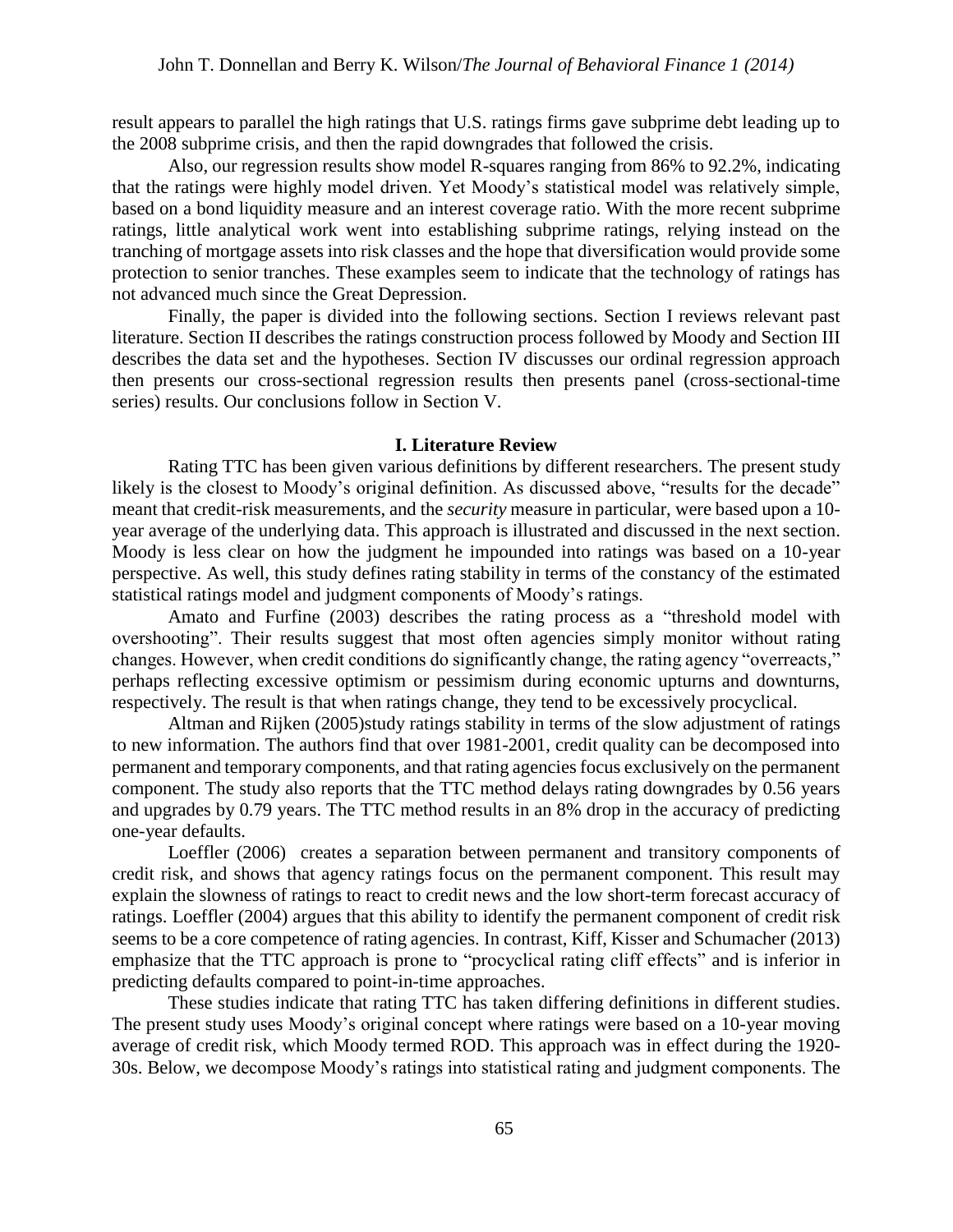study then defines ratings stability as the insensitivity of these two components to credit-cycle movements, in the sense that a 10-year moving average should show minimal cyclical effects.

## **II. Construction of Moody's Bond Ratings**

Moody's annual volumes described a two-part procedure that Moody followed to determine bond ratings. <sup>3</sup> This process is illustrated in Figure I.

Figure I diagrams the procedure used by Moody in establishing his bond ratings. Two risk factors: Security or TIE (Times Interest Earned) and salability were used as the basis for establishing a bond's "Statistical Rating." The security factor measures the railroad line's default risk, while the salability factor measured the security's liquidity risk.

To the statistical rating Moody added his own judgment about the bond's quality to yield the bond's final rating. Our analysis uses the two risk factors, whose values were recorded in the annual ratings manuals, to reconstruct and analyze Moody's judgment.

# **Figure I**: **Construction of Moody's Ratings**



To reiterate, Moody first constructed a "statistical rating" that was explicitly based on two factors, which Moody termed *security* and *salability*. The *security* factor reflected the *earnings power* of the railroad line and was measured as a type of interest-coverage ratio. In contrast, the *salability* factor was a measure that reflected the security's liquidity. The security factor, termed Times Interest Earned (TIE), is calculated as follows.

#### $TIE = AIA/CIR$

 $\overline{a}$ 

Where AIA is average income available and CIR is the cumulative income required meeting the interest obligations of the security and all securities ranked higher.<sup>4</sup>

Figures II and III provide a study summary of these two risk factors that were the focus of Moody's statistical rating process.

<sup>3</sup> Moody's bond ratings date to 1909, the first annual publication date of Moody's *Analysis of Railroad Investments* (Wilson, 2011). Moody's rating system initially included 14 rating categories: Aaa, Aa, A, Baa, Ba, B, Caa, Ca, C, Daa, Da, D , E and F. Ratings E and F were dropped in 1923. Ratings Daa, Da and D were dropped in 1930 (Fons 2004).

<sup>4</sup> Prior to the 1927 manual, Moody used the "Factor of Safety" as his measure of the *security* factor. It was calculated as Factor of Safety =  $1 - 1/TIE = AIA/CIR$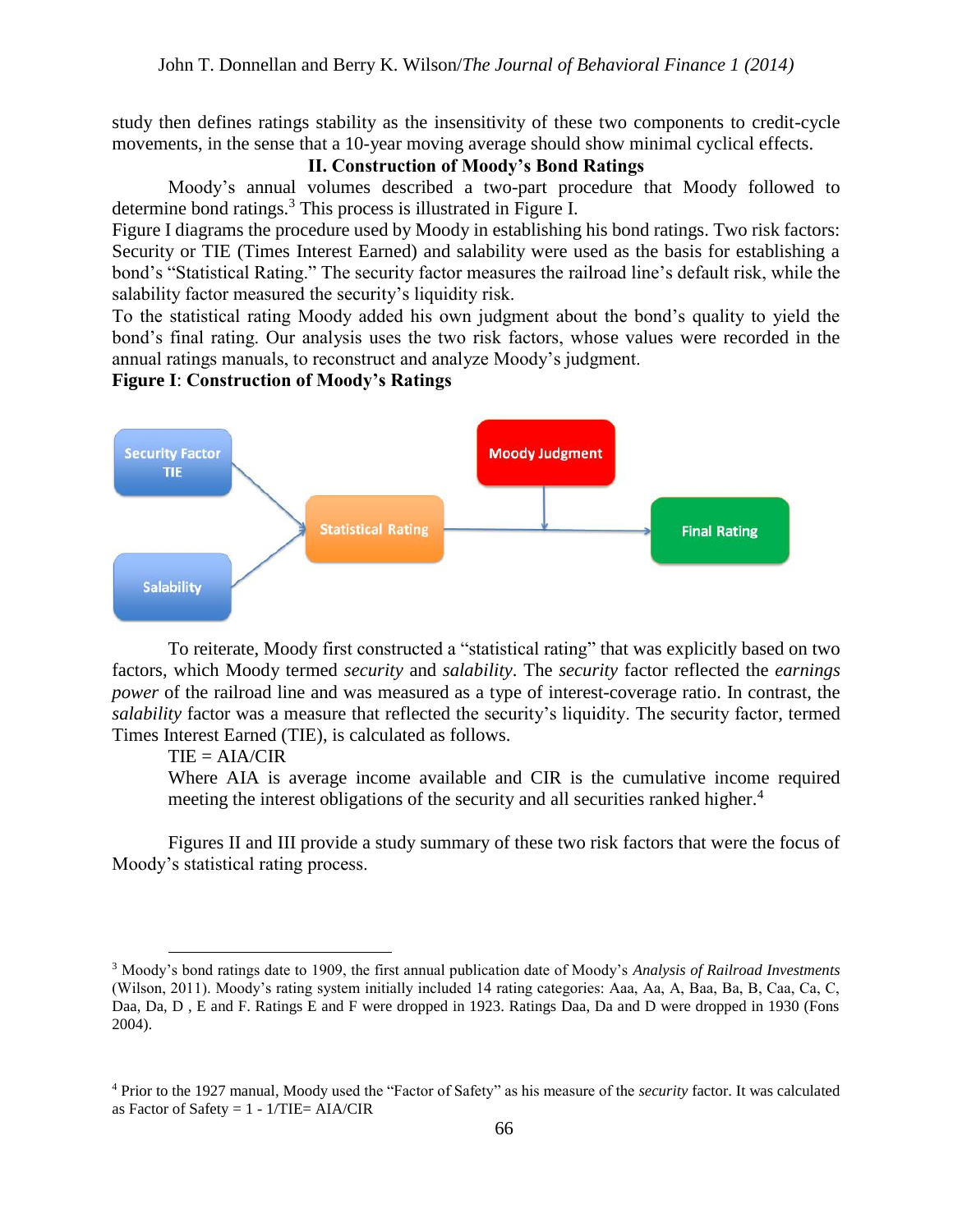## John T. Donnellan and Berry K. Wilson/*The Journal of Behavioral Finance 1 (2014)*

These two factors: the bond's security and salability were combined to yield what Moody termed the security's "statistical rating."<sup>5</sup> Therefore, the statistical rating represented the analytical basis for the bond ratings. Although Moody was mute on the exact process of how these two variables were combined, the present study adopts a flexible probabilistic model to capture this phase of the rating process.

Next, Moody combined his personal judgment concerning the quality of a particular security in combination with the "statistical rating" to determine the final rating of the security. As emphasized by Moody<sup>6</sup>: "The position of the issue is the ROD, thereby enabling one to arrive at a very conservative judgment of the strength and value of the given security". [\(Moody 1913\)](#page-15-1)



## **Figure II: Salability***<sup>7</sup>*

*Legend:* VH=Very High; H=High; G=Good; F =Fair; Z=Other [Poor, Low, Inactive]

<sup>5</sup> By Moody's definitions, (Aaa, Aa and A)-rated securities were little affected by the railroad's earnings-power risk, while (Baa, Ba and B)-rated securities were somewhat affected, and (Caa, Ca and C) or lower rated securities were largely affected (and thus "speculative") by the railroad's earnings-power risk.

<sup>6</sup> Moody did make some changes in the rating approach over the study period: 1925-1933. As mentioned above, in the 1927 ratings manual Moody changed from using the ssecurity factor: "Factor of Safety" to using: "Times Interest Earned". In 1934 Moody changed his measure of salability to the annual volume of NYSE bond market trades in the particular security. Before 1934 Moody constructed his liquidity measure from conversations with security dealers.

<sup>7</sup> Source: Moody's analyses of investments: Steam railroads 1925 through 1933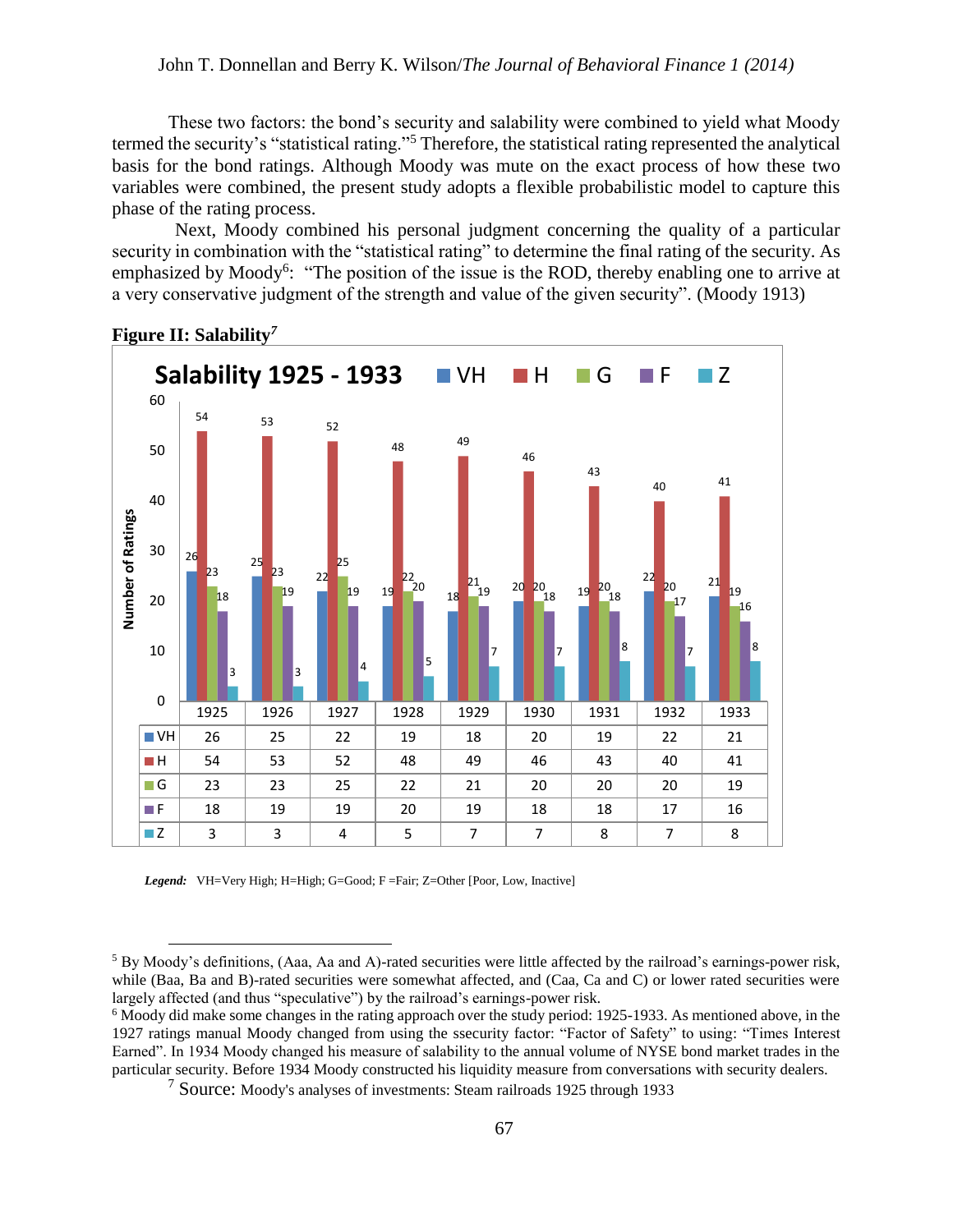

**Figure III: Times Interest Earned (TIE) 1925 to 1933**

Calculation: TIE =  $AIA/CIR$ , where  $AIA$  is average income available and CIR is cumulative interest required. Most of the decline in TIE resulted from the decline in average income available (AIA) over the period, i.e., the declining profitability of these railroad lines. Data source: Moody's analyses of investments: Steam railroads 1925 through 1933.

# **III. Data Sampling and Hypothesis**

All study data is taken from annual volumes 1925-1933 of *Moody's Analysis of Investments - Steam Railroads.* In particular, the study uses *Table D: Bond Record and Rating*, which displays the solvency and liquidity data that served as the basis for the statistical rating. The construction of a typical "Table D" is illustrated in Table I.

#### **Table I – Moody Manual Section Table D**

An example of the data table D presented in the Moody's annual manual for *Atchison, Topeka & Santa Fe Railroad*. This particular table is for the AT&SF line from the 1925 manual. The columns: (1) describes the particular bond issue, (2) annual payment months, (3) maturity date, (4) level of the lien  $(1^{st}, 2^{nd},$  general, not mortgaged) and number of miles of the railroad line that backs the lien, (5) the dollar value of the security outstanding per mile of property, (6) average income available (AIA) to pay (7) interest required. A 10-year average income is used. Factor of safety is then calculated as (AIA-CIR)/AIA. Column (8) gives Salability and (9) the Rating that results from the security's Security and Salability measures. Note that construction of the table assumes that required interest is paid from security (1) to security (13), representing the security's priority of its claim. Thus, the CIR in calculating the Factor of Safety is the cumulative interest required as one moves from the top to bottom of the table.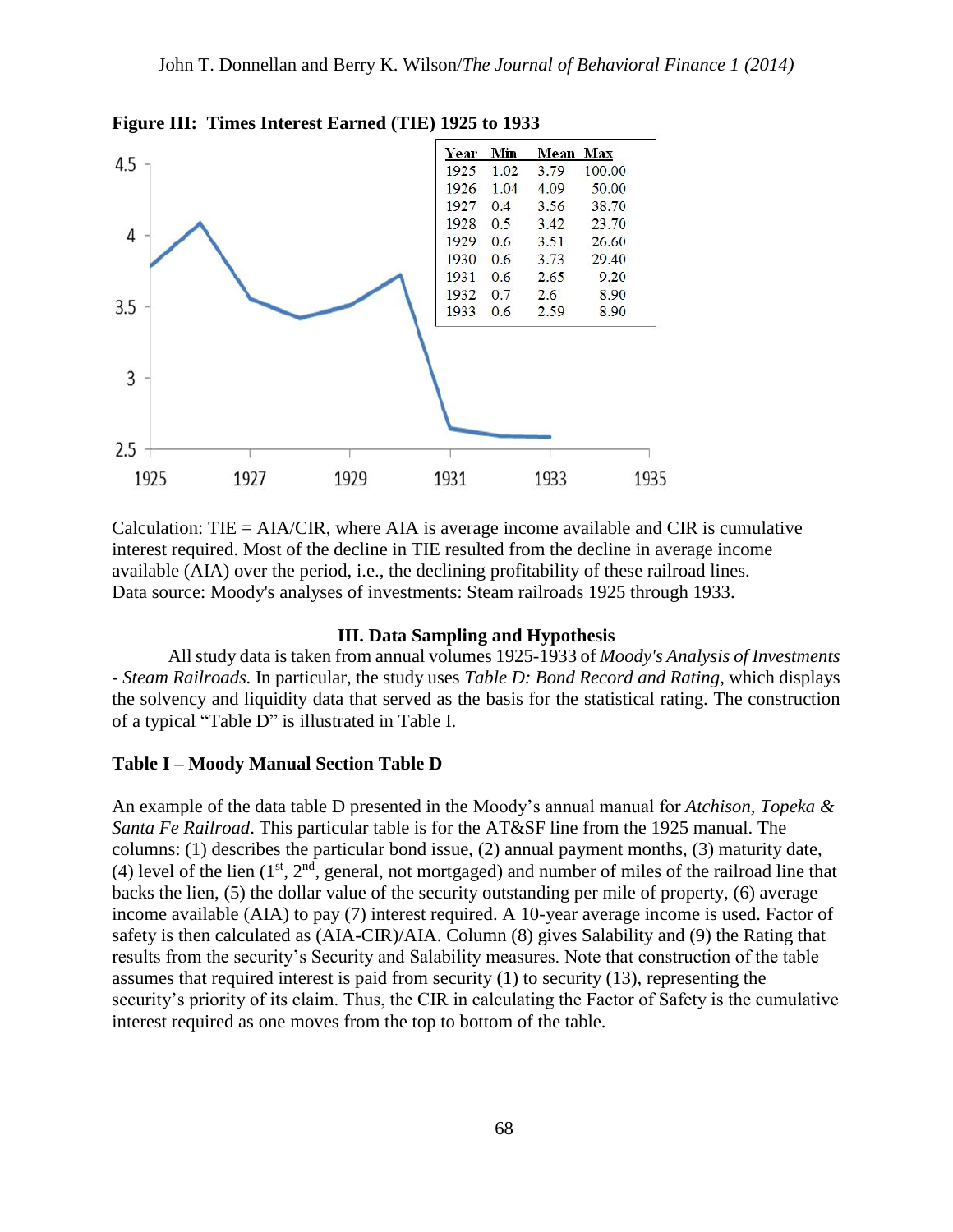| NAME OF ISSUE                                                                                                                                                                                                                                                                                                                                                                                                                                                                | Inter-<br>est.<br>$Pav-$<br>able                                       | Maturity                                                                                                                                                                                  | Lien<br>on<br>Miles                                                                                                                                                            | Outstand-<br>ing<br>per Mile                                                                                      | Average<br>Income<br>Available<br>per Mile | Interest<br>Required<br>per Mile<br>of<br>System                              | Factor<br>of<br>Safety                                                                  | Security                                                         | Salability                                                   | Rat-<br>ing                                                                             |
|------------------------------------------------------------------------------------------------------------------------------------------------------------------------------------------------------------------------------------------------------------------------------------------------------------------------------------------------------------------------------------------------------------------------------------------------------------------------------|------------------------------------------------------------------------|-------------------------------------------------------------------------------------------------------------------------------------------------------------------------------------------|--------------------------------------------------------------------------------------------------------------------------------------------------------------------------------|-------------------------------------------------------------------------------------------------------------------|--------------------------------------------|-------------------------------------------------------------------------------|-----------------------------------------------------------------------------------------|------------------------------------------------------------------|--------------------------------------------------------------|-----------------------------------------------------------------------------------------|
| 1. Chic.,Santa Fe&Cal. 1st 5sl<br>2. A.T.d.S.F.East.Ok.<br>3. A.T.&S.F.Trans.S.Line 4s.<br>4. Hutch. & So. Ry. 1st 5s<br>5. San Fran. & San Jo. V. 1st 5s A&O<br>6. Santa Fe, Prescott&P.1st5s  M&S   S<br>7. Prescott & Eastern 1st 5s. 1<br>$8. A.T.d.$ $8.$ $F.$ general $4s.$ $A&O$<br>9. A.T.&S.F. adjustment 4s. .   M&N  Jl<br>10. A.T.&S.F.Cal.Ariz.L.4 <sup>4</sup> 8<br>11. A.T.&S.F. Rocky Mt. 4s<br>12. A.T.&S.F. convertible 4s<br>13. A.T.&S.F. convertible 4s | J&J<br>M&S<br>J&J<br>J&J<br>A&O<br>$M\&S$<br>J&J<br>J&D<br><b>J</b> &D | 1937<br>Ja<br>Mr 1928<br>$_{\rm H}$<br>1958<br>1928<br>Ja<br>1940<br>$\cup$<br>1942<br>1928<br>An.<br>1995<br>$\Omega$<br>1995<br>Mr 1962<br>$J_{R}$<br>1965<br>1955<br>Je<br>1960<br>Je. | $(1st)$ 439<br>$(1st)$ 476<br>(1st)1113<br>$1st)$ $141$<br>375<br>(1st)<br>193<br>(1st)<br>26<br>(1st)<br>(gen) 8539<br>(gen) 8539<br>749<br>(gen)<br>101<br>(1st)<br>Not mtg. | \$1,276<br>20,174<br>20,256<br>1,362<br>15,637<br>25,596<br>8,615<br>17,641<br>6,013<br>24,730<br>29,703<br><br>. | \$5,740                                    | \$3<br>42<br>99<br>32<br>27<br>664<br>226<br>92<br>13<br>35<br>$\overline{2}$ | 78%<br>78%<br>78%<br>78%<br>78%<br>78%<br>78%<br>78%<br>78%<br>78%<br>78%<br>78%<br>78% | Main<br>Branch<br>Main<br>Branch<br>General<br>Branch<br>Debent. | High<br>Very high<br>Hich<br>lVery high<br>High<br>Very high | Aaa<br>Aaa<br>Aaa<br>Aaa<br>Aaa<br>Aaa<br>Aaa<br>Aaa<br>Aaa<br>Aaa<br>Aaa<br>Aaa<br>Aaa |

TABLE D.-Bond Record and Ratings (Based on 10-Year Results, Per Mile of Road)

For the study's data collection purposes, the bond listed at the bottom of a particular Table D was selected for analysis, since it represented the lowest ranking security backed by the financial results for that particular railroad line. This bond then reflected the highest credit risk among the railroad line's bonds listed in the table.<sup>8</sup> In subsequent years, if this bond was dropped from the table, a replacement bond was chosen from the bottom of that year's table D for the railroad line. Over the nine study years: 1925-33, 19 bonds were dropped from the analysis due to (1) discontinuance of Table D (15 such bonds), or (2) bonds retiring without a replacement (4 bond).

Our data selection procedure selected one bond per railroad line to focus our analysis on Moody's judgment in ratings. Since all bonds backed by a common railroad line would reflect the same judgment concerning t (White 2010), analyzing one such bond is sufficient to capture Moody's judgment effects. Our sampling procedure resulted in a total of 124 bonds (drawn from 124 railroad lines), essentially all of the Table D's in the manuals.

The period 1925-1933 was chosen to provide a strong test of the stability of Moody's ratings during a period of prosperity and subsequent deep depression. If Moody's bond ratings were set by ROD (alternatively TTC), then we would expect to find only slow changes in ratings over time. Moody's approach to ratings was discussed above. By ratings stability we hypothesize that the parameters of the statistical ratings model remains constant over the study period, and that Moody's judgment likewise remained neutral to changes in the business cycle. Although considered to have expert judgment in railroad systems [\(Rodgers 2011\)](#page-15-9), Moody could not possibly have anticipated how "bad" the Great Depression would become. Expert judgment in finance and economics is not always accurate. James Shanteau [\(1992\)](#page-15-10) conducted a study on financial decision making and concludes "Experts are inadequate decision makers. That has been reinforced in past studies [\(Loeffler 2004\)](#page-15-7) which have reported deficiencies in calibration (subjective-objective comparability) and coherence (internal consistency) of probability judgments. Furthermore, experts are apparently unaware of these various shortcomings." Today, Moody Analytics uses 'expert judgment' modeling in decision making that uses sophisticated algorithms not available to John Moody during the Great Depression.

As discussed above, Moody based his statistical rating on the security and salability factors. Our first hypothesis is that the parameters of the statistical ratings model remained constant

<sup>&</sup>lt;sup>8</sup> In a few cases the sample data was incomplete for the bottom-most bond, then data was taken for the next-lowest bond in the table with complete data.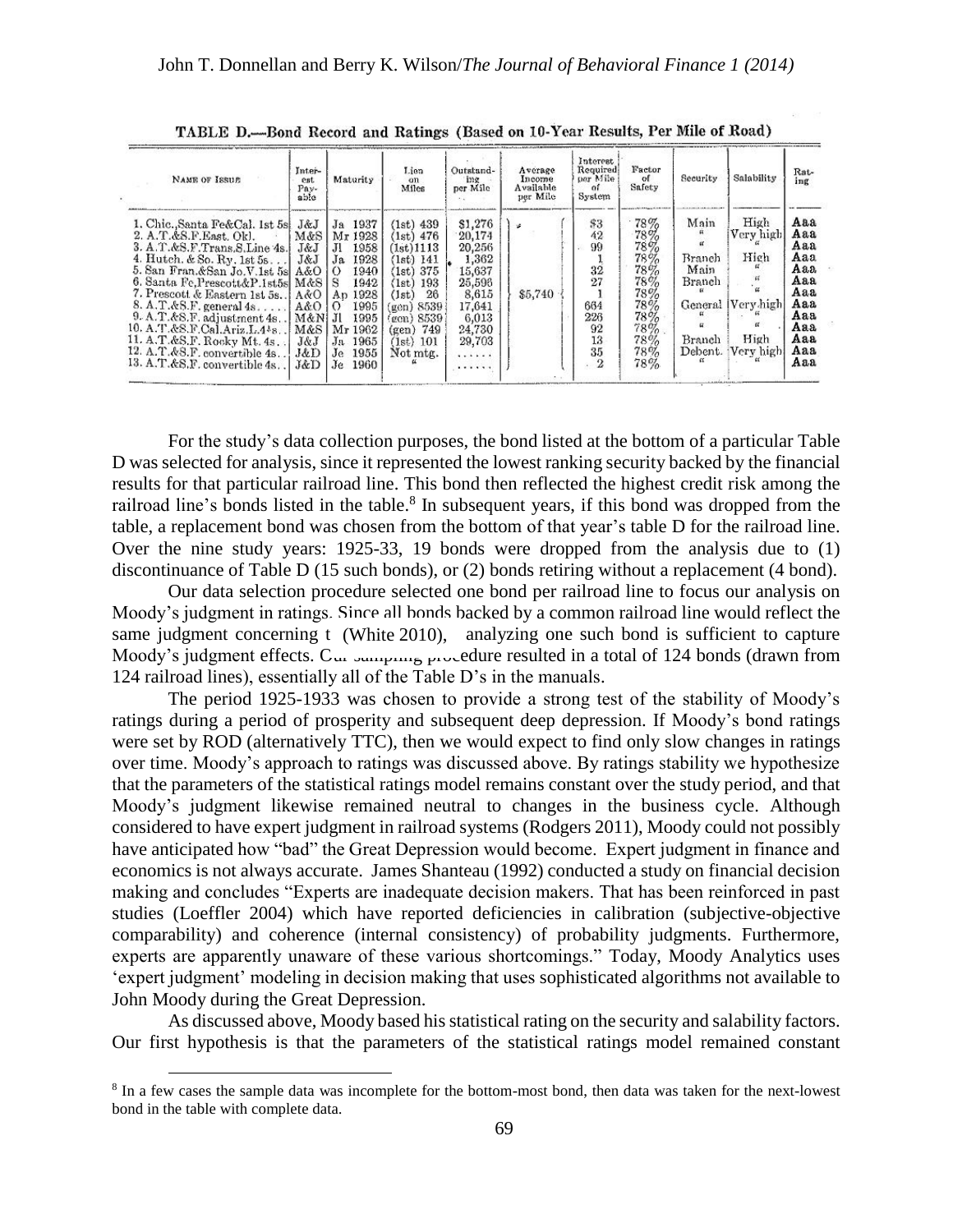throughout the study period. That is, if Moody did indeed rate securities by the "ROD," then the statistical ratings model should show only slow changes through the business cycle.

In addition to changes in the statistical model, the economic fluctuations of the study period may have induced Moody to change how judgment was incorporated into the ratings. Moody had lived through significant economic recessions, including the recession of 1893 and the panic of 1907. Our study results should reveal how his judgment changed in response to the Great Depression.

## **IV. Approach and Results**

An ordinal regression approach is adopted to account for the ordinal scale of the bond ratings.<sup>9</sup> Ordinal regression is a flexible approach to estimating the structural ratings model used by Moody. In the regression analysis, the *security* factor is incorporated as a continuous variable, and the *salability* factor is incorporated as a categorical regression variable.

The ordinal regression analysis first investigates the extent to which the two explicit factors: security and salability explain Moody's assignment of ratings. These two factors combine to create the security's "statistical rating." In particular, the analysis is interested in the stability of the estimated statistical rating model over the 1925-33 study periods. By ratings stability we essentially hypothesize that the parameters of the structural model remain constant over the cycle, which includes the rapid economic progress of the 1920s and the depth of the depression during the early 1930s.

Moody's bond ratings also incorporated Moody's personal judgment. To the extent that the ordinal regression analysis captures the statistical rating, the residuals of the ordinal regression analysis will provide estimates of the judgment that Moody incorporated into the ratings. Analyzing these residuals cross-sectionally over 1925-1933 will allow the analysis to assess: (1) the extent that judgment influenced the ratings and (2) how Moody's judgment responded to the depression years.

This section presents cross-sectional regression results over the sample period 1925-1933. A cross-sectional analysis allows the study to assess how the model coefficient estimates changed year-by-year through the 1920s and the depths of the 1930s. ROD implies that the statistical ratings model and its parameters should show minimal changes over the business cycle. Likewise, Moody's judgment should show minimal changes TTC. However, the Great Depression of the 1930s might have been largely unprecedented in Moody's lifetime experience. 10

The results of the analysis are given in Table II. Results are given separately for each crosssection of data. That is, separate analyses are presented for each year over 1925-1933, respectively. First, the threshold parameter estimates represent the underlying frequencies of the ratings categories in estimating the probability model. Then, TIE factor adjusts the raw frequencies for the impact of the TIE variable. The TIE coefficient estimates of (-0.14, -.08, -0.41, -0.24, -0.28, - 0.12, -0.53, -0.49, -0.51), respectively, indicate that there is an overall direct relationship between TIE and bond ratings. That is, a higher TIE value is associated with higher ratings. Note that the coefficient estimates appear to become more negative over the final three years. In the next section this shift will be formally tested.

<sup>9</sup> The PLUM procedure of SPSS was used to perform the ordinal regression.

 $10$  Friedman and Schwartz (1973) note that the Panic of 1907 was a short but severe financial crisis and the Panic of 1893 lacked the severe unemployment of the Great Depression.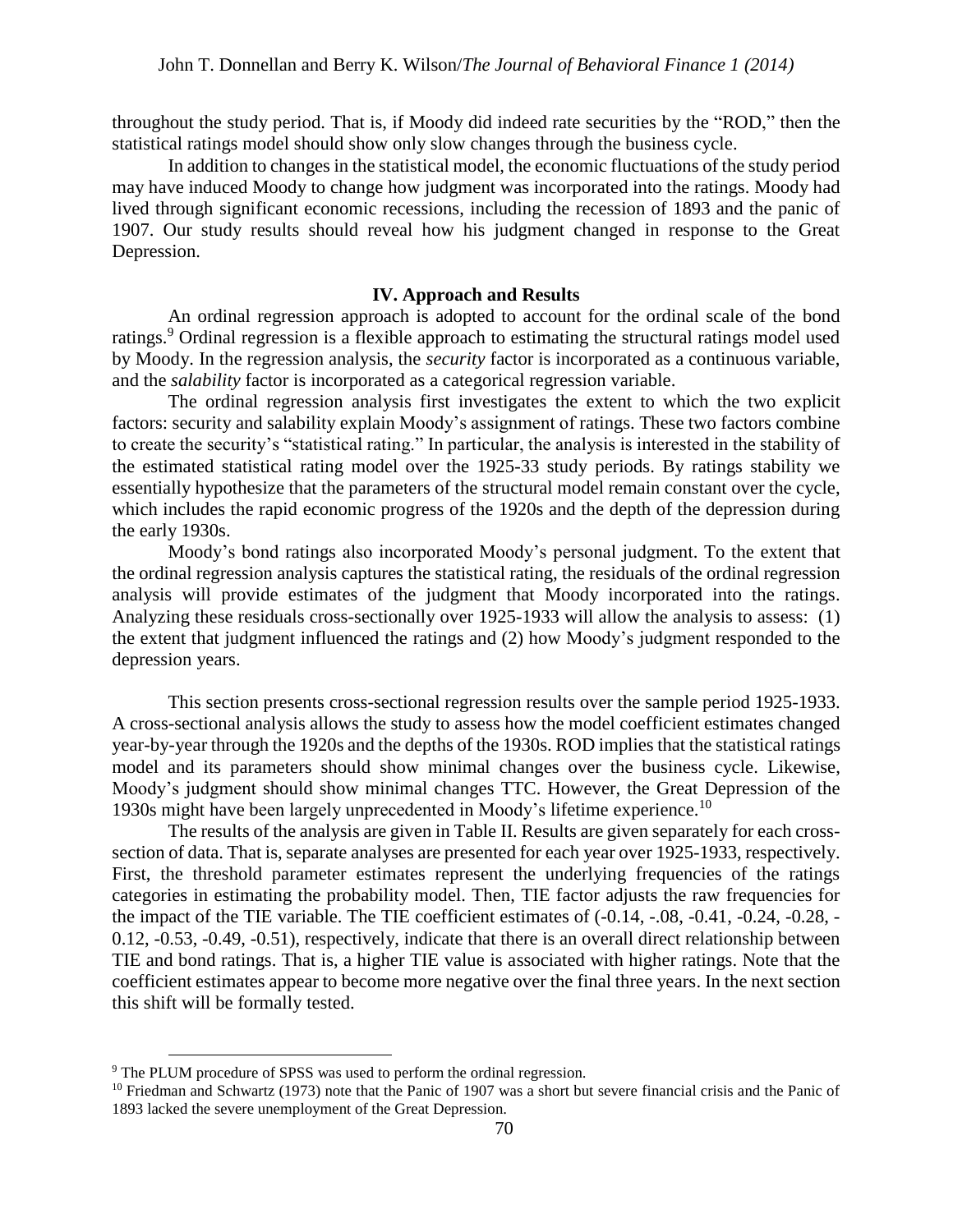|                            | 1925                  | 1926    | 1927              | 1928    | 1929                                                        | 1930    | 1931                | 1932           | 1933                        |
|----------------------------|-----------------------|---------|-------------------|---------|-------------------------------------------------------------|---------|---------------------|----------------|-----------------------------|
| Threshold:                 |                       |         |                   |         |                                                             |         |                     |                |                             |
| $R=1$                      | $-3.68 - -1.02$       |         | $-2.09$           | $-1.47$ | $-2.84$ $-1.63$                                             |         |                     |                | $-4.47$ $-3.99$ $-4.19$ $-$ |
| $R=2$                      | $-2.99 - 0.48$        |         | $-1.24$           | $-0.72$ | $-2.06 - 1.13$                                              |         |                     |                | $-3.21 - -3.01 - -3.65 -$   |
| $R=3$                      | $-2.40$               | 0.03    | $-0.47$           | $-0.03$ | $-1.41 \cdot -0.64$                                         |         |                     |                | $-2.71$ $-2.49$ $-3.04$ $-$ |
| $R = 4$                    | $-1.87$               | 0.53    | 0.10              | 0.73    | $-0.81$                                                     | $-0.07$ |                     |                | $-1.89 - 1.62 - 2.06$       |
| $R=5$                      | $-1.36$               | 1.06    | 0.83              | 1.37    | $-0.11$                                                     | 0.46    |                     | $-1.15 - 0.66$ | $-1.11$                     |
| $R=6$                      | $-0.54$               |         |                   |         | 0.63                                                        | 1.09    | $-0.10$             | 0.37           | $-0.26$                     |
|                            |                       |         |                   |         |                                                             |         |                     |                |                             |
| Location:                  |                       |         |                   |         |                                                             |         |                     |                |                             |
| <b>TIE</b>                 | $-0.14 - 0.08$        |         |                   |         | $-0.41$ $-0.24$ $-0.28$ $-0.12$ $-0.53$ $-0.49$ $-0.51$ $-$ |         |                     |                |                             |
| Sal F                      | $-1.58$               | 0.64    | 1.12              | 1.19    | $-0.06$                                                     | 0.18    | $-0.68$             | $-0.26$        | $-0.37$                     |
| Sal G $-2.06$              |                       | 0.15    | 0.56              | 0.66    | $-0.38$                                                     | 0.11    | $-0.62$             | 0.11           | 0.11                        |
| Sal H $-2.40$ <sup>*</sup> |                       | $-0.35$ | 0.08              | $-0.19$ | $-0.97$                                                     | $-0.89$ | $-1.20 \cdot -0.34$ |                | $-0.67$                     |
|                            | $SalVH - 2.94 - 0.78$ |         | $-0.51$           | $-0.39$ | $-1.18$                                                     | $-1.00$ | $-1.65 - 0.71$      |                | $-0.73$                     |
|                            |                       |         |                   |         |                                                             |         |                     |                |                             |
| N                          | 119                   | 109     | 114               | 107     | 108                                                         | 104     | 96                  | 95             | 94                          |
| $\mathbb{R}^2$             |                       |         | 90.6% 77.7% 95.2% |         | 94.1% 95.8% 65.1% 96.4% 96.0% 90.9%                         |         |                     |                |                             |
|                            |                       |         |                   |         |                                                             |         |                     |                |                             |

## **Table II: Cross-Sectional Ordinal Regression Results**

#### **Model Specification**

Y is the ordinal response variable with J=1 (Aaa), =2 (Aa), ..., to J=7 (Caa, Ca, and C). The model assumes that values of Y are drawn independently from a multinomial distribution. Let  $\gamma_{ii} = Prob(Y$  $\langle i|x_i\rangle$ , j=1 to J, be the cumulative probability of observation i being drawn from rating categories less than or equal to j, where  $x_i$  is a vector of independent variables. Note that  $\gamma_{iJ} = 1$ , hence only the first (J-1)  $\gamma$ 's are needed in the model. Then  $\gamma_{ij}$  is given as:  $\gamma_{ij} = inv$  link[  $(\theta_j - \beta^T x_i) / \sigma$ ]

where "inv link" is the inverse function of the link function, **θ** is a vector of threshold parameters, **β<sup>T</sup>xi** is the "regression" part of the model, and  $\sigma$  is a scaling parameter. In particular, a complementary log-log link function was used as the link function, and the SPSS PLUM procedure was used to perform the ordinal regression. We report the Cox and Snell Pseudo  $R^2$  measure here.

Legend:  $R1 = Aaa$ ;  $R2 = Aa$ ,  $R3 = A$ ;  $R4 = Baa$ ;  $R5 = Ba$ ,  $R6 = B$ ;  $R7 = Other$  (all C ratings), Sal  $F = Fair$ ; Sal\_G=Good; Sal\_H=High; Sal\_VH=Very High; Sal\_Z=Other (Poor, Low, Inactive).

In the analysis the salability variable is discrete with levels: (F fair, G good, H high, VH very high, Z other), which are represented as dummy variables: SalF, SalG, SalH, and SalVH. SalZ is incorporated into the baseline case. Overall, the coefficients for SalF, SalG, SalH and SalVH show a trend of increasing from the baseline year of 1925. This conclusion will be formally tested in the next section.

Summary statistics concerning the first four moments are illustrated in Table III and the cross-sections of residuals are diagrammed in Figure IV. Table III illustrated results indicate that (1) the residual volatility did not meaningfully increase during the depression years; (2) the skewness of the residuals did not show a pattern significantly different from zero over the data sample period, and (3) the kurtosis of the residuals did not show a significantly non–normal pattern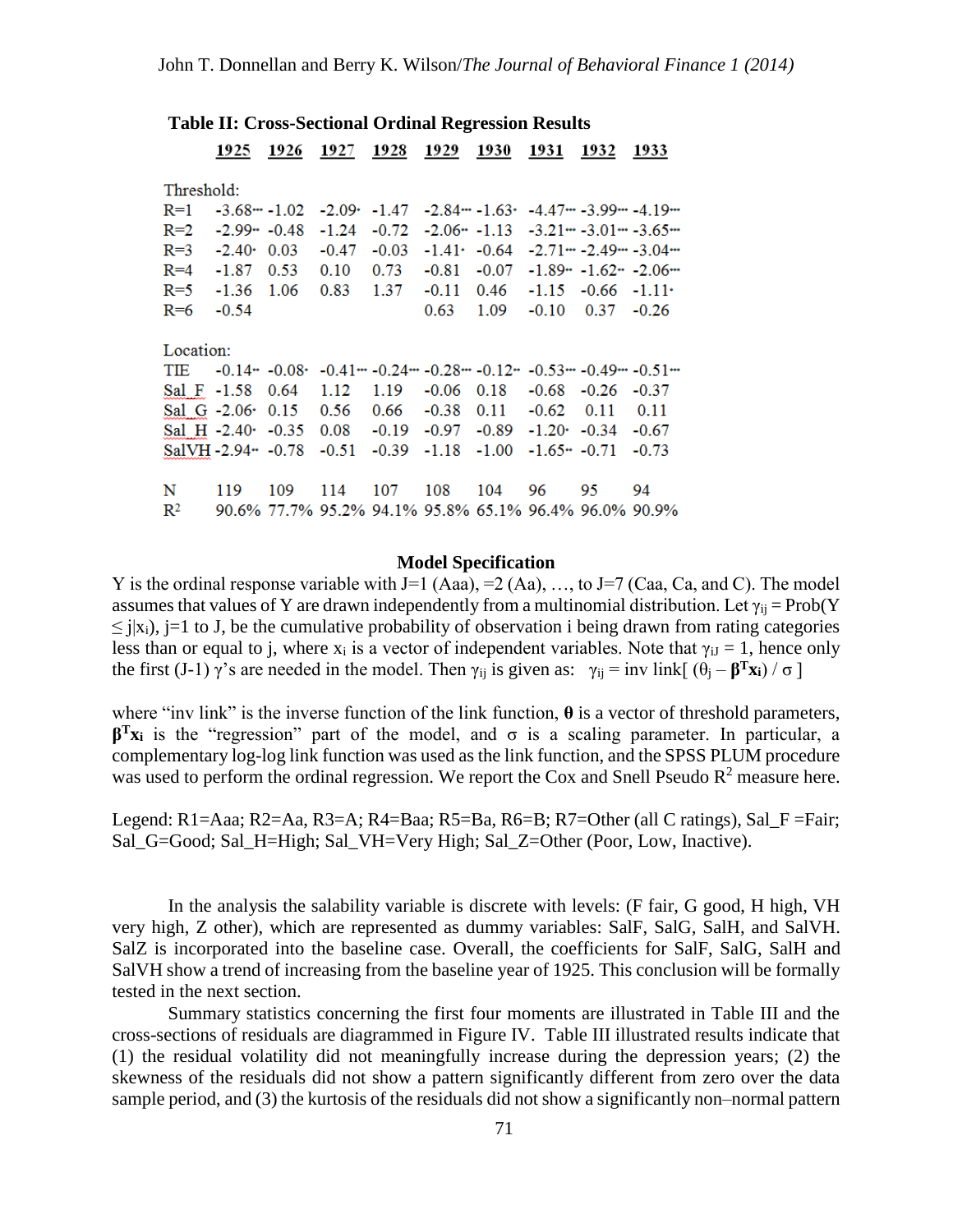over the sample period. We interpret these results as follows. First, the means indicate a down shift in ratings TTC, and in particular during 1931-33, even after controlling for statistical-ratings model changes in the ratings. Therefore, Moody's judgment appears to have accelerated the downgrade cycle in response to the Great Depression years.



|           | 1925  | 1926  | 1927  | 1928                                         | 1929 | 1930  | 1931   | 1932                                                                                      | 1933                                                                                      |
|-----------|-------|-------|-------|----------------------------------------------|------|-------|--------|-------------------------------------------------------------------------------------------|-------------------------------------------------------------------------------------------|
| Mean      | 1.092 | 1.211 | .0614 | 0.486 0.370                                  |      | 0.962 | $-323$ | $-0.463 - 3936$                                                                           |                                                                                           |
| Std. Err. |       |       |       |                                              |      |       |        | $(0.159)$ $(0.143)$ $(0.123)$ $(0.119)$ $(0.129)$ $(0.131)$ $(0.121)$ $(0.130)$ $(0.139)$ |                                                                                           |
| S.D.      | 1.732 |       |       | 1.497 1.312 1.231 1.344 1.336 1.183          |      |       |        | 1.270 1.346                                                                               |                                                                                           |
| Skewness  | 0.243 |       |       |                                              |      |       |        | 0.794 -0.163 0.295 0.164 0.794 0.033 -0.594 -0.164                                        |                                                                                           |
|           |       |       |       |                                              |      |       |        | $(0.222)$ $(0.231)$ $(0.226)$ $(0.234)$ $(0.233)$ $(0.237)$ $(0.246)$ $(0.247)$ $(0.249)$ |                                                                                           |
| Kurtosis  | 0.044 |       |       | $-0.228$ 1.705 0.911 0.398 1.045 0.160 0.063 |      |       |        |                                                                                           | 0.393                                                                                     |
|           |       |       |       |                                              |      |       |        |                                                                                           | $(0.440)$ $(0.459)$ $(0.449)$ $(0.463)$ $(0.461)$ $(0.469)$ $(0.488)$ $(0.490)$ $(0.493)$ |

**Figure IV: Ordered Regression Residuals**

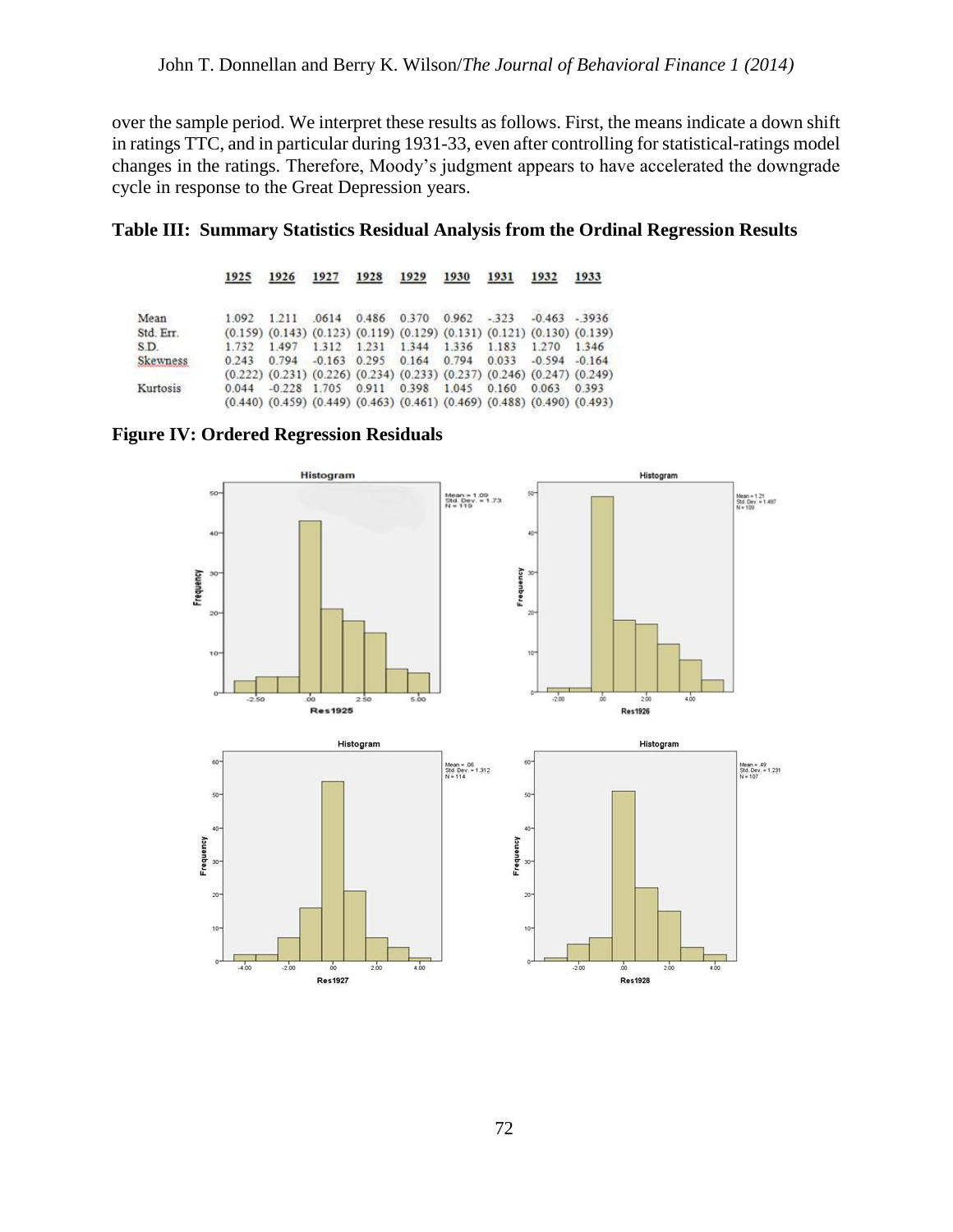

To the extent that volatility remained constant while overall ratings moved down, then the implication is that all ratings declined by approximately the same amount. That is, the residual distribution tended to shift towards lower ratings. As well, the lack of skewness of the residuals over this period suggests that Moody anticipated that higher-rated and lower-rated railroad firms would be impacted similarly by the credit shocks of the Great Depression. Finally, the normality of the fourth moment may indicate that Moody assigned low probabilities to greater-than-2-sigma credit events, including Black Swan events.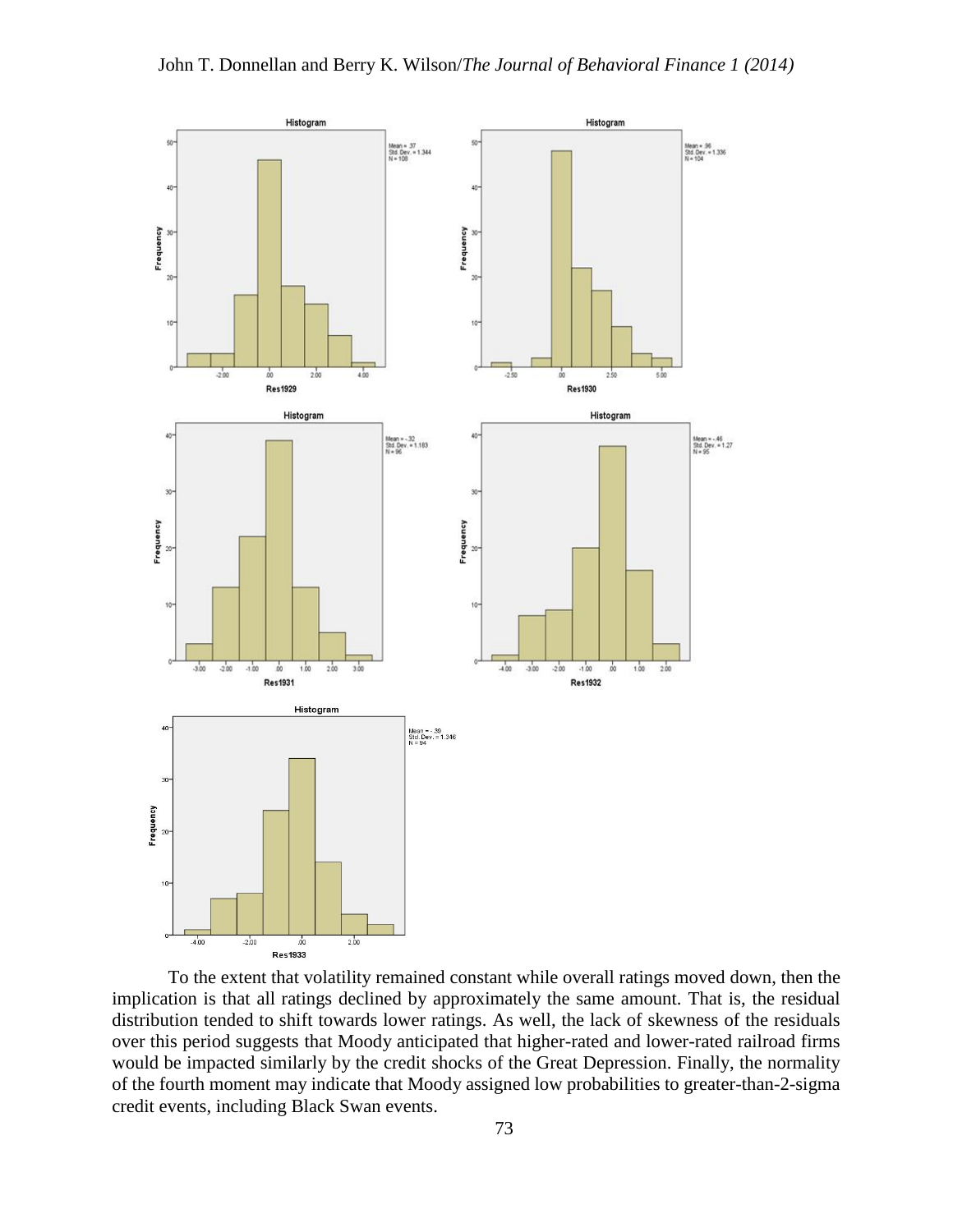## John T. Donnellan and Berry K. Wilson/*The Journal of Behavioral Finance 1 (2014)*

The significance of selected cross-sectional results is tested next using a panel regression approach. In particular, the judgment effects resulting in lower overall ratings during the 1931-33 periods are tested. The implication of this result is that Moody accelerated the downgrade of securities during the depression beyond what his statistical ratings model would have suggested.

This section presents the time-series and cross-sectional (panel) approach to test how Moody's rating process changed through the 1925-33 business cycle and, in particular, in response to developments of the Great Depression. The cross-sectional results above suggested that Moody's ratings did change over time, in terms of the relative importance of the two risk factors: security and salability, and in terms of an overall shift towards lower ratings in the 1930s. The panel regression will provide formal tests of these cyclical changes in ratings.

The panel results are summarized in terms of five statistical models. Model 1 presents the basic regression model with variables: (1) salability, which takes values Fair (incorporated with the intercept), Good (SalG), High (SalH), and Very High (SalVH), and (2) TIE which is a continuous measure. The results show that Salability and TIE are highly significant over the entire study period: 1925-33 and that higher levels of both variables lead to higher bond ratings. These two variables constitute Moody's statistical rating.

Model 2 incorporates yearly dummy variables D25-D33 alone without the two regression variables, to test how ratings changed year-to-year without controlling for regression effects. Significant ratings shifts did occur over the study years. On average, ratings improved over 1925- 28 (with dummy variables becoming more negative), and overall ratings declined over 1928-33. These rating shifts roughly correspond to the business cycle of the period.

Model 3 incorporates both the yearly dummy variables and the Salability and TIE factors. Salability and TIE remain significant in the present of the yearly dummies. As well, the annual dummy variables continue to show a shift to lower ratings in the 1930s.

In model 4 the yearly dummies are dropped, while interaction affects are added between year and the Salability and TIE variables. In particular, the interaction variables: SalG31\_3, SalH31\_3, SalVH31\_3 and TIE31\_3 estimate how the coefficients for these variables might shift during the depression years: 1931-1933. These shifts prove to be significant. The interaction effects for salability are positive and significant, indicating that salability carried less weight in the ratings during the 1930s. In contrast, the interaction effects for TIE are negative and significant, indicating that the weight of this variable increased in the ratings during the 1930s.

Finally, model 5 incorporates both the basic variables Salability and TIE, and the yearly dummies, and the shift dummies. The major conclusions remain intact. Ratings were lower during the 1930s, even after controlling for the decline in salability and TIE variables. The impact of salability, Moody's measure of a security's liquidity, was significant during the 1920s, but declined in importance over 1930-33. In contrast, the solvency measure TIE was significant and increased in importance over 1930-33. This shift in importance perhaps reflects the increasing solvency crisis of the Great Depression.

Reviewing the various models suggests the following.

- The dummy variables: D25 through D33 in Model 3 and 5 suggest a strong overall downgrade trend in railroad bond ratings during the Great Depression
- Comparing models 1, 3, 4 and 5 indicates that the impact of the Salability variable on ratings diminished over these years. That is, a bond's Salability designation of *Good*, *High* or *Very High* would achieve a higher bond rating before 1931, but a lower bond rating between 1931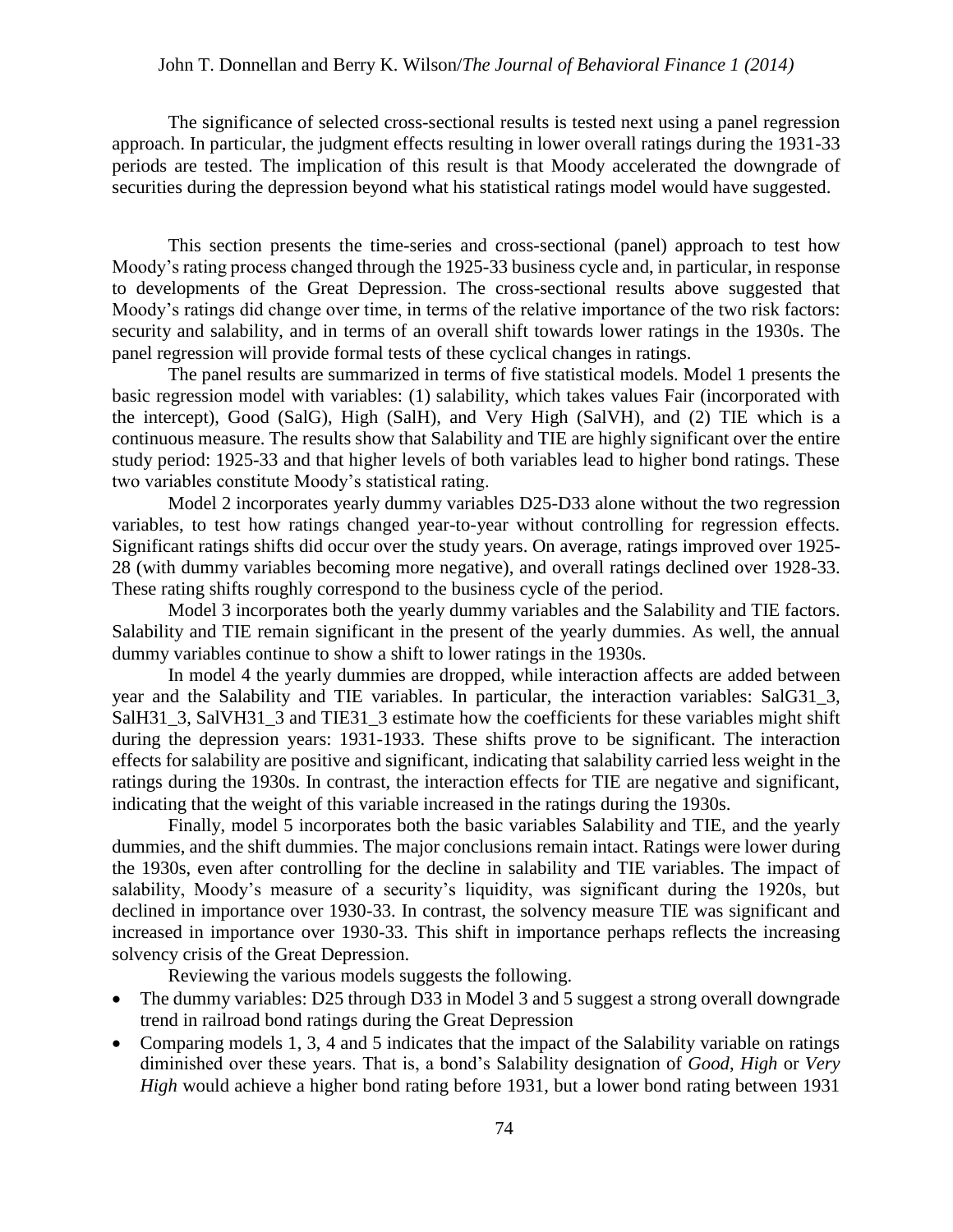and 1933. Therefore, during 1931-33 bonds had to achieve a higher level of liquidity to achieve the same bond rating.

• In contrast, the TIE variables in models 1, 3, 4 and 5 indicate a positive association between coverage ratios and bond ratings, and that over 1931\_33 the same TIE ratio earned the bond a higher rating by Moody's. That is, the variable TIE31\_3 (with coefficient estimates model  $4 =$  $-0.169$  and model  $5 = -0.228$ ) indicates that the variable had a significantly greater impact on boosting ratings during the Great Depression.

# **Table IV: Data Panel Analysis**

|                              | Model 1  | <b>Model 2</b> | Model 3      | <b>Model 4</b> | Model 5               |
|------------------------------|----------|----------------|--------------|----------------|-----------------------|
| <b>Threshold parameters:</b> |          |                |              |                |                       |
| "Aaa"                        | $-2.261$ | $-0.950$       | $-2.241$ $-$ | $-2.554$       | $-2.426$              |
| $Aa$ <sup>22</sup>           | $-1.609$ | $-0.371$       | $-1.559$     | $-1.876$       | $-1.741$              |
| $A$ <sup>32</sup>            | $-1.108$ | 0.072          | $-1.023$     | $-1.337$       | $-1.192$              |
| "Baa"                        | $-0.571$ | 0.526          | $-0.430+$    | $-0.737$       | $-0.576$              |
| "Ba"                         | 0.005    | 1.011          | 0.210        | $-0.080$       | 0.106                 |
| ${}^{\text{cc}}B$ "          | 0.674    | 1.545          | $0.990 -$    | $0.693 -$      | 0.935                 |
| C-rating                     | 1.119    | 1.896          | 1.458        | 1.115          | 1.370                 |
| <b>Location parameters:</b>  |          |                |              |                |                       |
| D <sub>26</sub>              |          | $-0.143$       | $-0.233$     |                | $-0.270$              |
| D27                          |          | $-0.058$       | $-0.162$     |                | $-0.136$              |
| D <sub>28</sub>              |          | $-0.235$       | $-0.345$     |                | $-0.340$ <sup>*</sup> |
| D <sub>29</sub>              |          | 0.027          | 0.040        |                | 0.070                 |
| D30                          |          | $-0.074$       | $-0.049$     |                | $-0.066$              |
| D31                          |          | 0.227          | $0.292 -$    |                | 0.338                 |
| D32                          |          | 0.552          | $0.678 -$    |                | $0.718 -$             |
| D33                          |          | 0.732          | 0.918        |                | 0.960                 |
| SalG                         | $-0.223$ |                | $-0.295 -$   | $-0.713$       | $-0.474$              |
| SalH                         | $-0.823$ |                | $-0.939$     | $-1.343$       | $-1.120$              |
| <b>SalVH</b>                 | $-0.932$ |                | $-1.160$     | $-1.655$       | $-1.430$              |
| SalG31 3                     |          |                |              | 1.185          | $0.608 -$             |
| SalH31 3                     |          |                |              | 1.288          | 0.743                 |
| SalVH31 3                    |          |                |              | 1.466          | 0.829                 |
| TIE                          | $-0.185$ |                | $-0.158$     | $-0.166$       | $-0.151$              |
| TIE31 3                      |          |                |              | $-0.188$       | $-0.269$              |
| $\mathbb{R}^2$               | 87.9%    | 86.0%          | 96.2%        | 94.5%          | 96.2%                 |

Dependent Variable: Moody's Railroad Bond Ratings

Significance: \*= ( $p=0.05$ ), \*\*= ( $p=0.01$ ), \*\*\*= ( $p=0.001$ )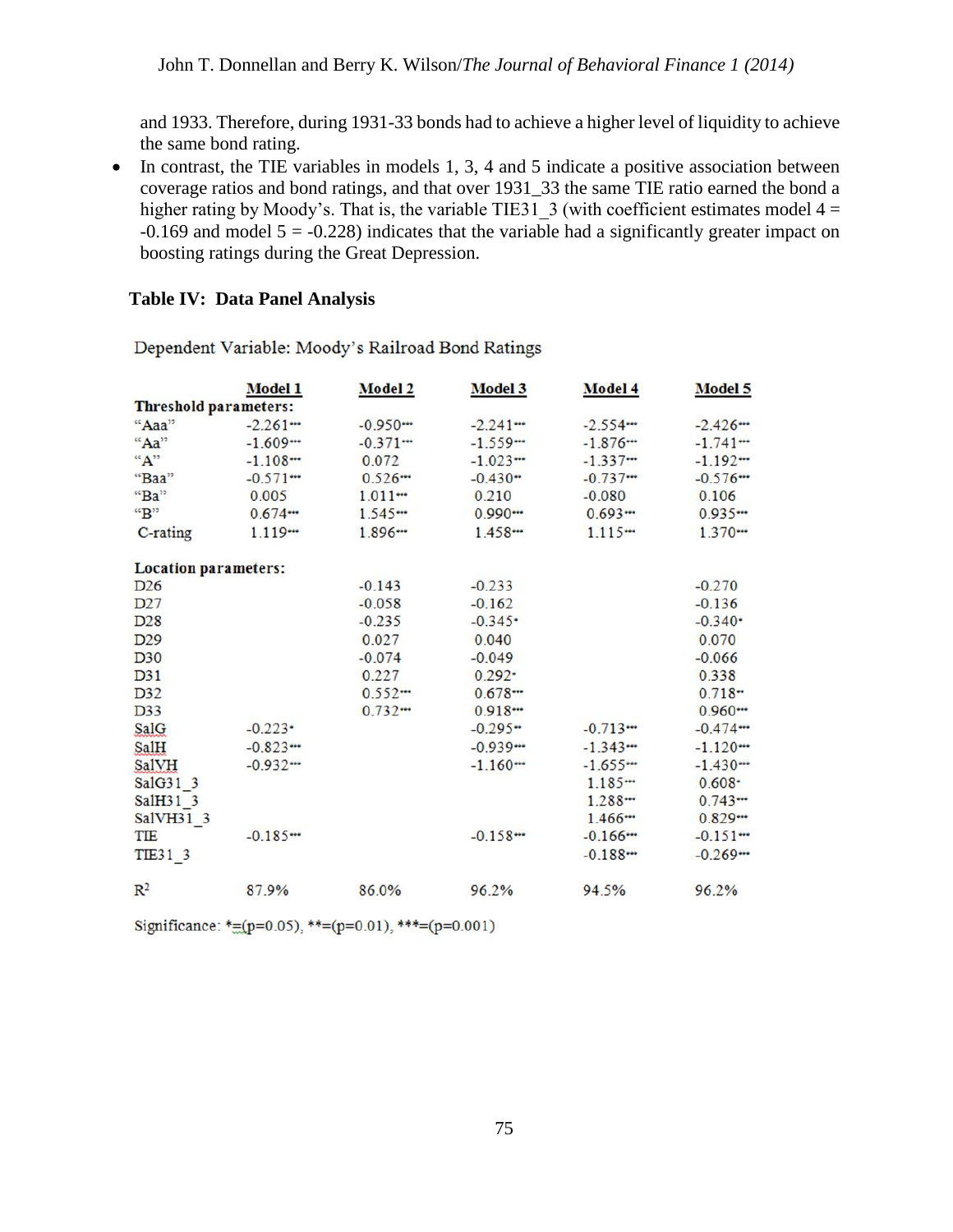#### **V. Conclusions**

This study analyzed Moody's bond rating data using an ordinal regression approach. The rating stability hypothesis states that the rating model and its parameterization should remain constant through the business cycle. In contrast, this study finds that the importance of the security and salability factors shifted, with the solvency variable becoming more important and the liquidity variable becoming less important as the Great Depression became more of a solvency crisis. Thus, ROD would imply that the impact of Moody's judgment would not reflect the nuances of the business cycle. However, the study results reject this hypothesis. Moody's expert judgment lagged the market while he tended to upgrade bond ratings relative to their statistical ratings from 1925 through 1930 and downgrade bonds relative to their statistical ratings from 1931 through 1933.

The Great Depression had two major impacts on Moody's rating process. First, the weight given in the statistical rating to the salability factor declined, while the weight given to the security factor increased. This result is consistent with the Great Depression turning from a liquidity crisis to a solvency crisis as the depression deepened.

Our analysis provides a strong test of the ROD or rating TTC hypothesis. Under this hypothesis Moody's judgment would change only slowly over time, more in response to secular rather than cyclical effects. The data shows, however, that Moody's judgment tended to up-grade bonds on average during the expansion years of the 1920s and downgrade bonds during the depression years of the 1930s. Therefore, his judgment appears to have been strongly procyclical.

#### **Contributions**

This paper makes a significant contribution to new knowledge in that analysis was not previously conducted on the expert judgment of John Moody and the Great Depression. Our analysis reflects that Moody downgraded the overall ratings based upon his judgment, above and beyond the downgrading that occurred from the statistical ratings model. If we take this forward to the 2008 market meltdown one can hypothesis if this form of Moody's expert judgment were used we may have avoided the market crash since the rating agencies tended to "support bad debt" [\(Baily 2009\)](#page-15-11) during the crisis whereas the John Moody analysis tended to be tougher on bad debt. Thus, this paper has presented argument that supports current thinking around past agency ratings as well as presenting new analysis of the 1925-1933 railroad bond ratings of John Moody.